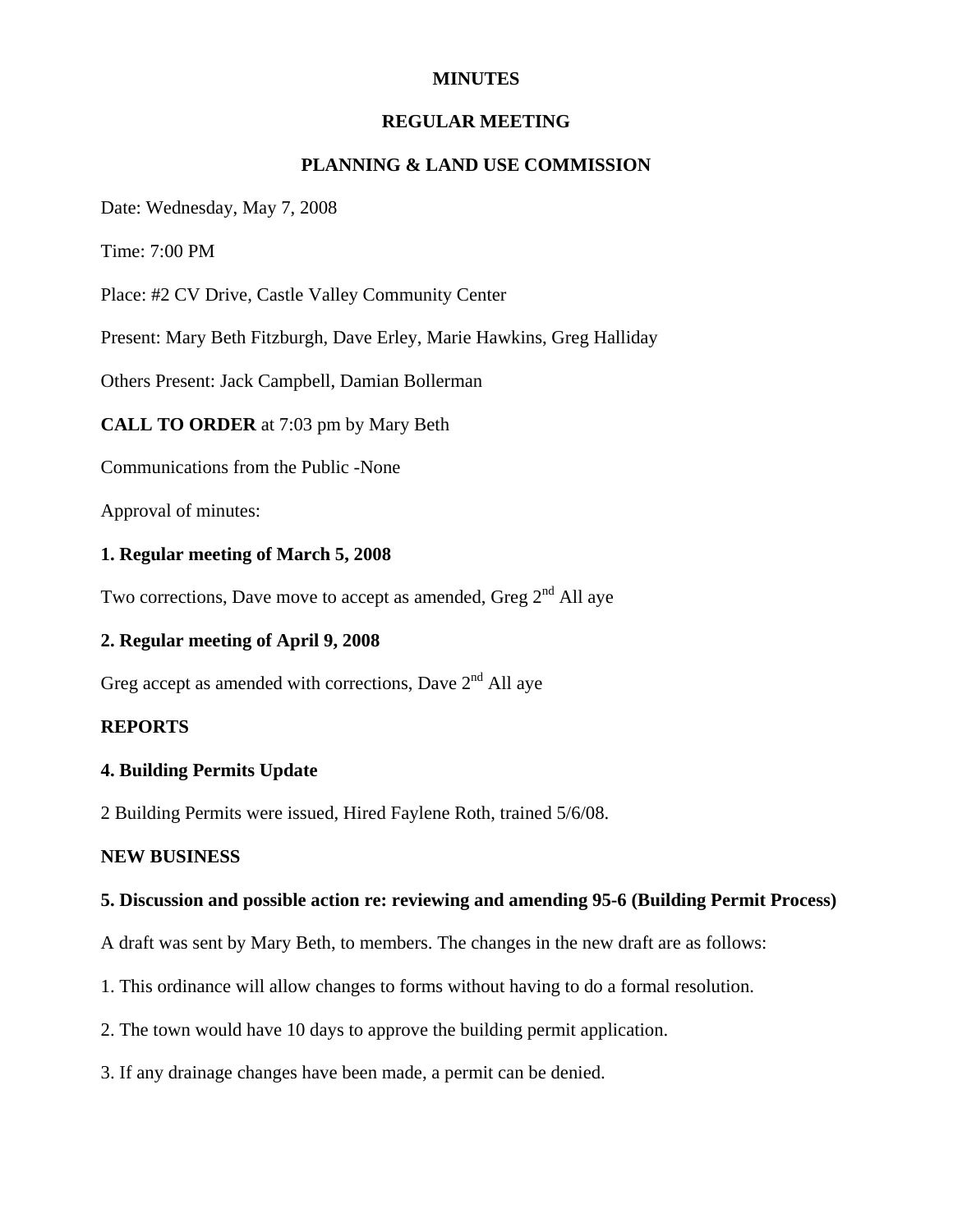4. The applicant would have 6 months from the time they receive zoning approval from the Town to get their building permit from the County.

Greg and Marie asked for the 10 day approval period would a special meeting need to be held. Mary Beth explained this would be 10 days from the date PLUC meets, and once all signed forms and agreements are met. A line should be added to the form. Jack doesn't see this explained clearly enough. Greg asked if a line can be added for rejected or approved.

Mary Beth asked if 10 days is sufficient? Marie said this would be close to 2 weeks, more than enough time. What about time limits on building permits? Dave mentioned that Jeff says Castle Valley abuses this the most already. If this is tied together with Grand County, are we protecting our interlocal agreement? Dave asks that Castle Valley has on their form where Grand County Building Inspector signs his name; we have in bold DO NOT GRANT APPROVAL AFTER SUCH DATE. After that date it would be no longer a valid permit.

Mary Beth asked if Grand County would take offense to this? Dave is willing to talk to Jeff, showing him that instead of Jeff being asked to police the application, Castle Valley shows the time limit on the permit. Mary Beth brought up another idea, where our Building Permit agent signs, we have an expiration date listed. Dave says this would self police it without encumbering Grand County Building Department or our Town Clerk. Jack said this would also stop those that apply much earlier and have them wait until it is closer to their building time.

Mary Beth says on the Information sheet given out, we can have the expiration date on it where they sign their initials. Marie likes nine month limit, Greg says most banks have six month limit on their construction loans, but then some builders can have up to a 2 year limit. Dave urges for six month limit. Jack asks to keep it consistent. Mary Beth suggests they could renew within the 6 month period. Dave asks that there should be an administrative charge for renewing. Mary Beth answers if no changes in zoning were made during the period it would only take a few minutes to renew. But if there have been changes to our ordinances, research and /or changes on plans will need to be done, and then they are subject to repay the permit fee. This is in Section 6A

Jack asked in Section 6A if a new permit is required, it must conform to the zoning ordinance in effect. Mary Beth said all Building Permits must be in compliance with the current zoning in effect at the time of application. Mary Beth stated that another meeting will be held, and then a public hearing before it goes to Town Council. Marie asked if the new zoning being passed by Town Council now be affected. Jack suggests changing compatibility to compliance. The word flexible should also be taken out. A public hearing will be scheduled for next month.

Dave motions to have Mary Beth make the recommended changes, email to commission and have a Public Hearing before next meeting. Greg  $2<sup>nd</sup>$  the motion, All aye

# **OLD BUSINESS**

**6. Discussion and possible action re: processes and procedures for reviewing building permits by the Building Permit Person and for the PLUC to operate under, including communication channels to forward information to the TC, tabled** 

Dave motioned to untable Greg  $2<sup>nd</sup>$  All aye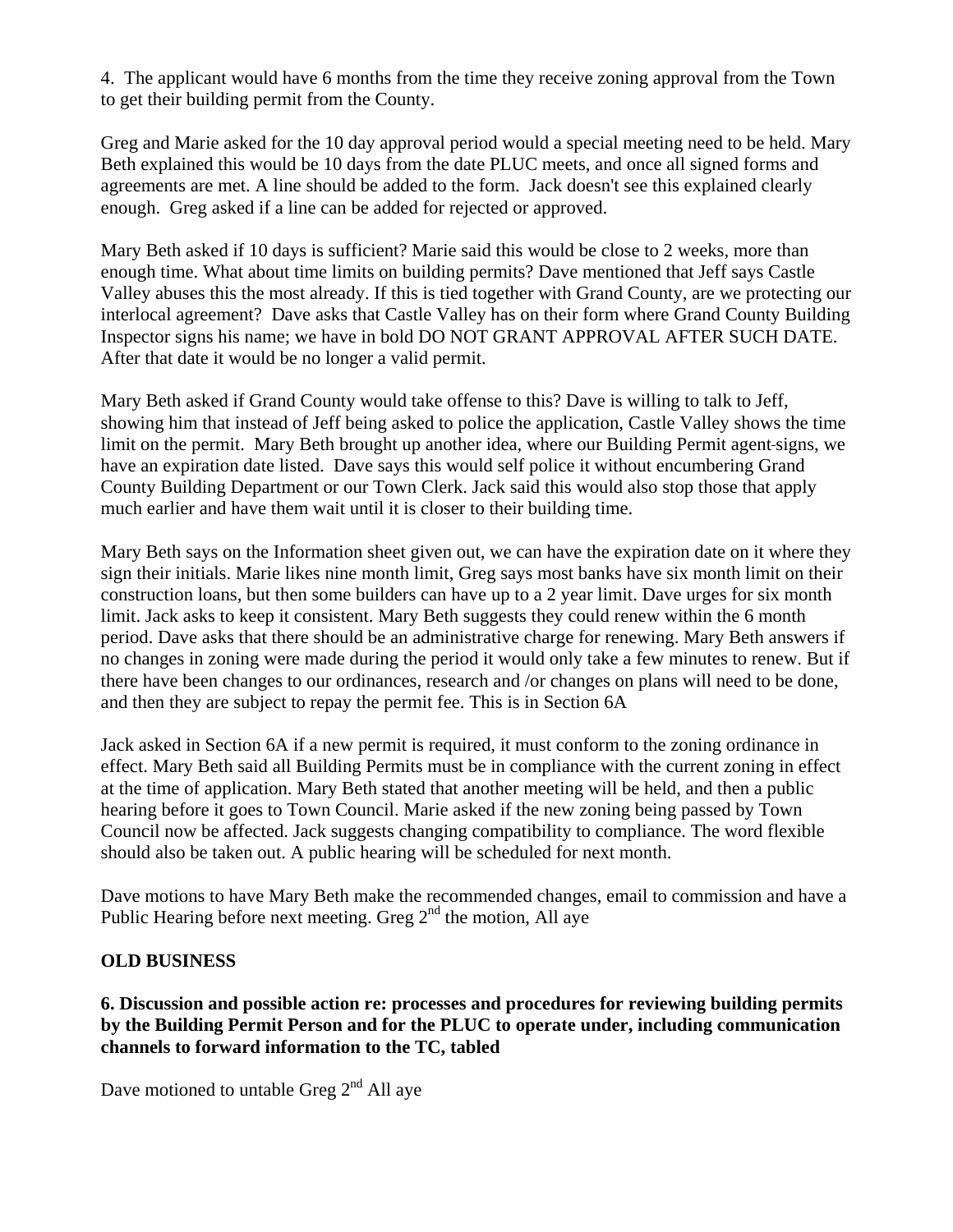The document "Building Permit Procedure Outline" was reviewed. This was written up by Mary Beth from Leta's training notes and from working as the Building Permit Agent. Mary Beth will have the Building Permit Agent keep the active files accessible. Dave asks that dates could be put on tab. Also Jeff could give a list of Castle Valley permits to our agent. We could have our agent ask Jeff monthly who had applied from Castle Valley and report to the Planning and Land Use Commission. Mary Beth said at this time we have no regulation or ordinances to require owners to have the Certificate of Occupancy. Jack mentioned it's to the owner's advantage not the Town's to have this. The owner must request this from the Building Inspector.

Mary Beth reminded the members this is more for information on what the agent does and how PLUC will oversee the agent. All members agree this is good and can be removed from agenda.

## **7. Discussion and possible action re: reviewing and amending our Conditional Use Permit rules (Mary Beth), tabled**

Dave move to untable, Greg  $2<sup>nd</sup>$  All aye.

Discussion was held on Craig Call's response to the Conditional Use Permit questions. In 2006 the Town Council was authorized as the Land Use Authority, in most towns the Planning Commission is usually the land use authority. Greg mentioned the Town Council is the elected body and can delegate. Jack says the PLUC can recommend to the Town Council for any legal issues to approve.

Dave read the question and Craig Call's answer. His answer included that there should be a provision delegating an advisory role to the PLUC if the Town Council wishes to continue the practice of having the PLUC review CUP applications first. Conditions can be made by PLUC. Mary Beth gave examples of conditions given in the past. In the future we need to have conditions that meet a set of standards. as well as safety and health factors. Marie asked then does the conditional use permit run with the land? Dave & Mary Beth agreed that Craig Call says we can say that it does not have to run with the land if we follow the steps he outlined. Dave wants 85-3 to clearly justify this.

Mary Beth said we need a draft, send it to the Town Council, Rebecca Martin had made a list of all conditions given to Conditional Use Permit applicants. Some are number of clients, time, and traffic. Marie and Mary Beth both want to add protecting our aquifer, have a standard for disposal and storage of fluids, toxic, etc. Marie asked this to be number one. Mary Beth will write a draft with clearer standards and will ask Craig Call to clear up any confusion. Mary Beth was also told by Craig Call we can have the two versions of the Conditional Use Permit Application.

Greg motion to table, Marie  $2<sup>nd</sup>$  all aye

## **8. Discussion and possible action re: reviewing and amending our definition and language for second dwellings, tabled**

Greg untable, Dave  $2<sup>nd</sup>$  all aye.

Mary Beth will need to ask Craig Call to define this. Dave wanted to know if we can ask what he recommends, Mary Beth said our Certificate of Occupancy form requires the Building Permit Agent to check that it is a single family dwelling. Single Family Dwelling needs to be more clearly defined so that the Building Permit Agent can complete this task. Mary Beth will ask for Craig Call to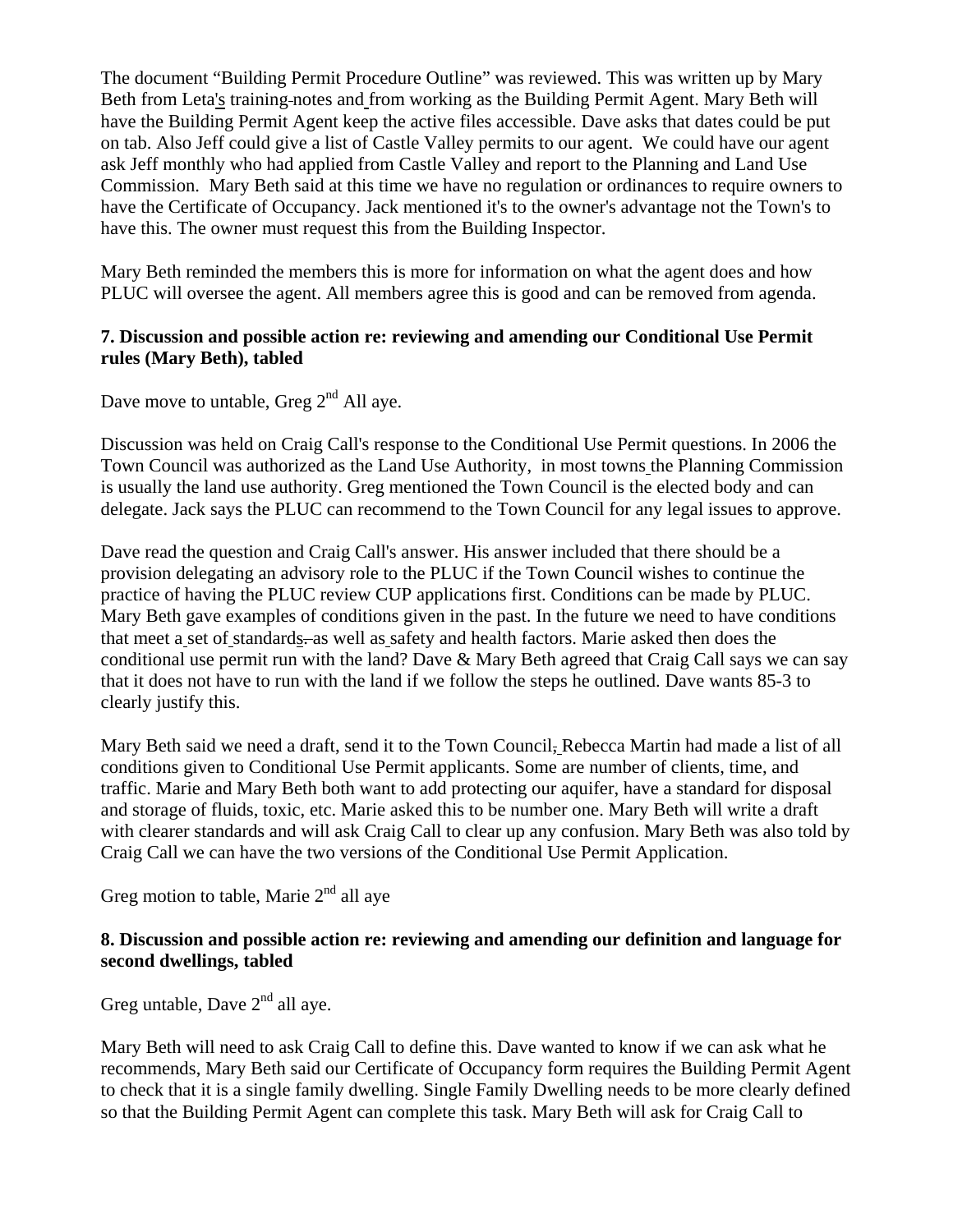define this. The International Building Code (IBC) has a dwelling unit definition- "A single unit providing complete independent living facilities for one or more persons, including permanent provisions for living, sleeping, eating, cooking, and sanitation." Greg agrees to ask Craig Call.

Dave motions to table Greg  $2<sup>nd</sup>$  all ave.

# **9. Discussion and possible action re: replacing the Board of Adjustments with a single appointed person as our "appeal authority", tabled**

Marie motions to untable Dave  $2<sup>nd</sup>$  All aye

Mary Beth asked Craig Call's opinion on having one appointed person, and if a lay person should have training or use the three Board of Adjustment members, currently we have five but not sure how many are active could only be 3 or 4. Greg asked if someone will contact the current Board of Adjustment members and ask if they are willing to keep serving on the board. Dave will call Robert Soldat, Mark Webster, and Jen Mengel. Dave mentioned when speaking to Lance Christie, he said the Grand County Board of Adjustments Chair or vice chair would be willing to assist Castle Valley.

Marie said she is more comfortable with three or more serving. A letter from the Mayor requested PLUC replace our current Board of Adjustments; Mary Beth needs to check this with Craig Call and ask the procedure to changing from five to three or to a single appointed person. What is the required training or expertise? Dave's opinion is that with what our Board of Adjustments is going through it would be better to have just one and that someone is well trained. Mary Beth said we could require training for the three chosen or choose an expert (planner) but they may charge money for that. Damian said they are our last stop before litigation. It could be our attorney? Lance Christie suggested to Dave one with Findings of Fact knowledge is ideal. Mary Beth summarized that while commissioners feel strongly that our Appeal Authority should be experienced, well trained, and objective there are also concerns that it is too much responsibility for just one person. Also, if we appoint one person such as the Lance Cristy, he might not be available in 5 years when an appeal authority might next be called on to review an appeal. Mary Beth proposed that we take some time to consider how to reconcile these different concerns.

Greg motioned to table Dave  $2<sup>nd</sup>$  all ave

# **10. Discussion and possible action re: updating the Deer Fencing Ordinance (Greg Halliday), tabled**

**11. Discussion and possible action re: reorganization and revision of Zoning Ordinance 85-3, tabled** 

**Greg motion to adjourn Marie 2nd the motion. All aye** 

**ADJOURNMENT** at 9:16 pm by Mary Beth.

**APPROVED:** 

**\_\_\_\_\_\_\_\_\_\_\_\_\_\_\_\_\_\_\_\_\_\_\_\_\_\_\_\_\_\_ \_\_\_\_\_\_\_\_\_\_\_\_\_\_\_\_**